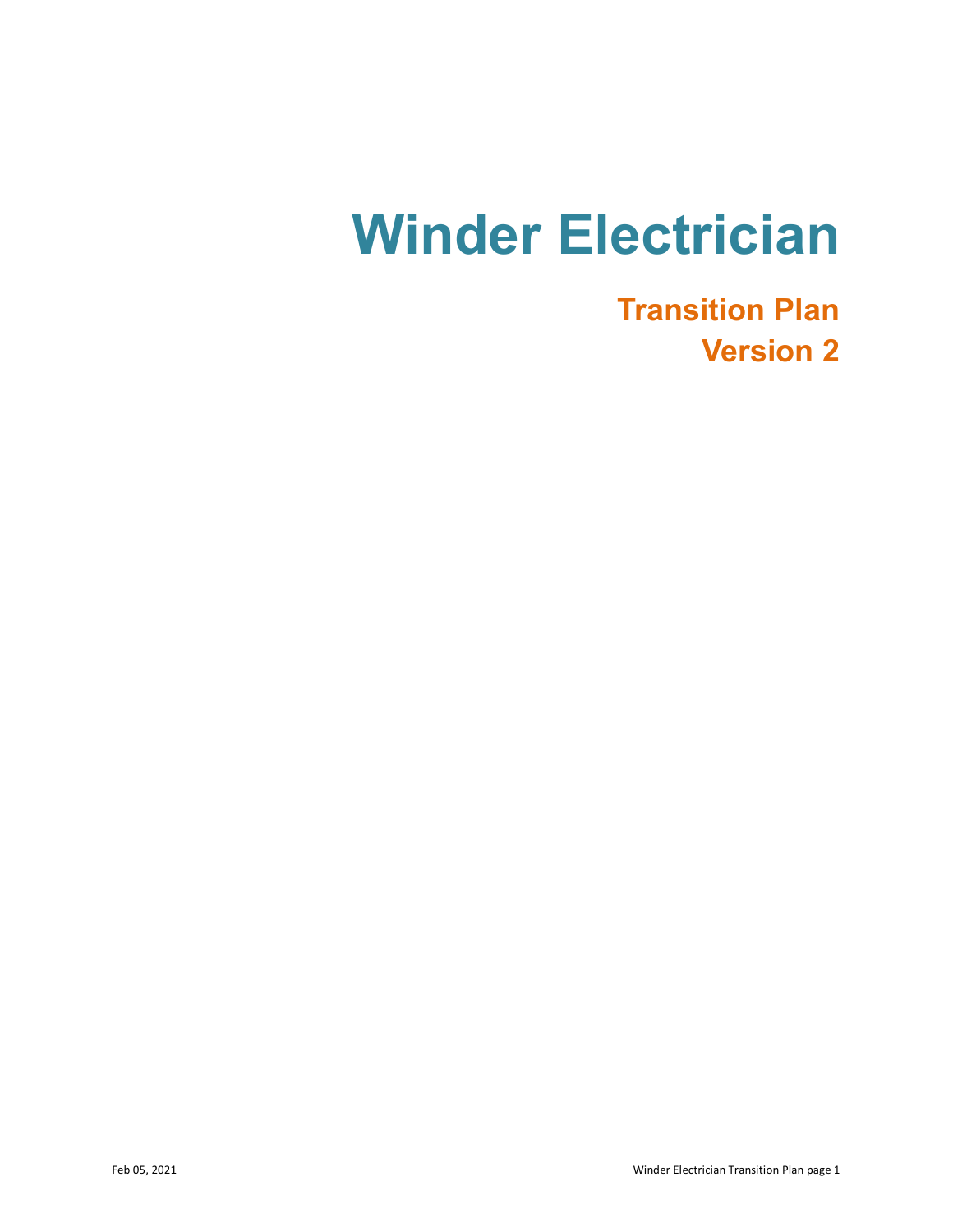## **Table of Contents**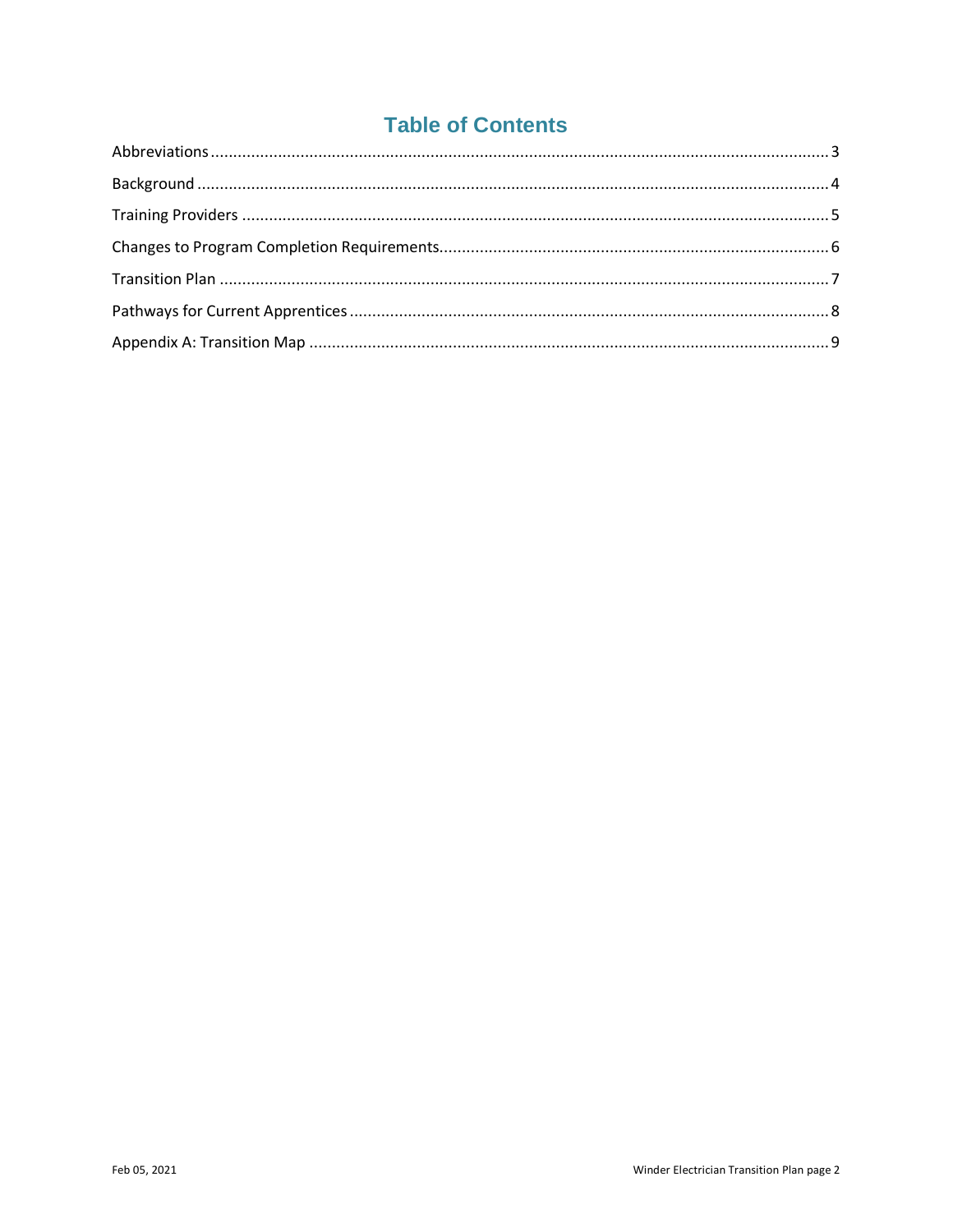## **Abbreviations**

<span id="page-2-0"></span>

| <b>CCDA</b> | Canadian Council of Directors of Apprenticeship               |
|-------------|---------------------------------------------------------------|
| CofQ        | <b>Certificate of Qualification</b>                           |
| DA          | Direct Access (ITA's registration system)                     |
| <b>EMST</b> | Electric Motor System Technician (Former Red Seal trade name) |
| ER          | <b>Employer sponsor</b>                                       |
| <b>IPSE</b> | Interprovincial Red Seal Exam                                 |
| <b>NOA</b>  | Red Seal National Occupational Analysis                       |
| <b>OPSN</b> | Official Program Standards Notification                       |
| <b>RFC</b>  | <b>Request for Certification</b>                              |
| <b>SLE</b>  | <b>Standardized Level Exam</b>                                |
| <b>TP</b>   | <b>Training provider</b>                                      |
| TT          | <b>Technical training</b>                                     |
| <b>TW</b>   | Trade worker                                                  |
| <b>WBT</b>  | Work-based training                                           |
|             |                                                               |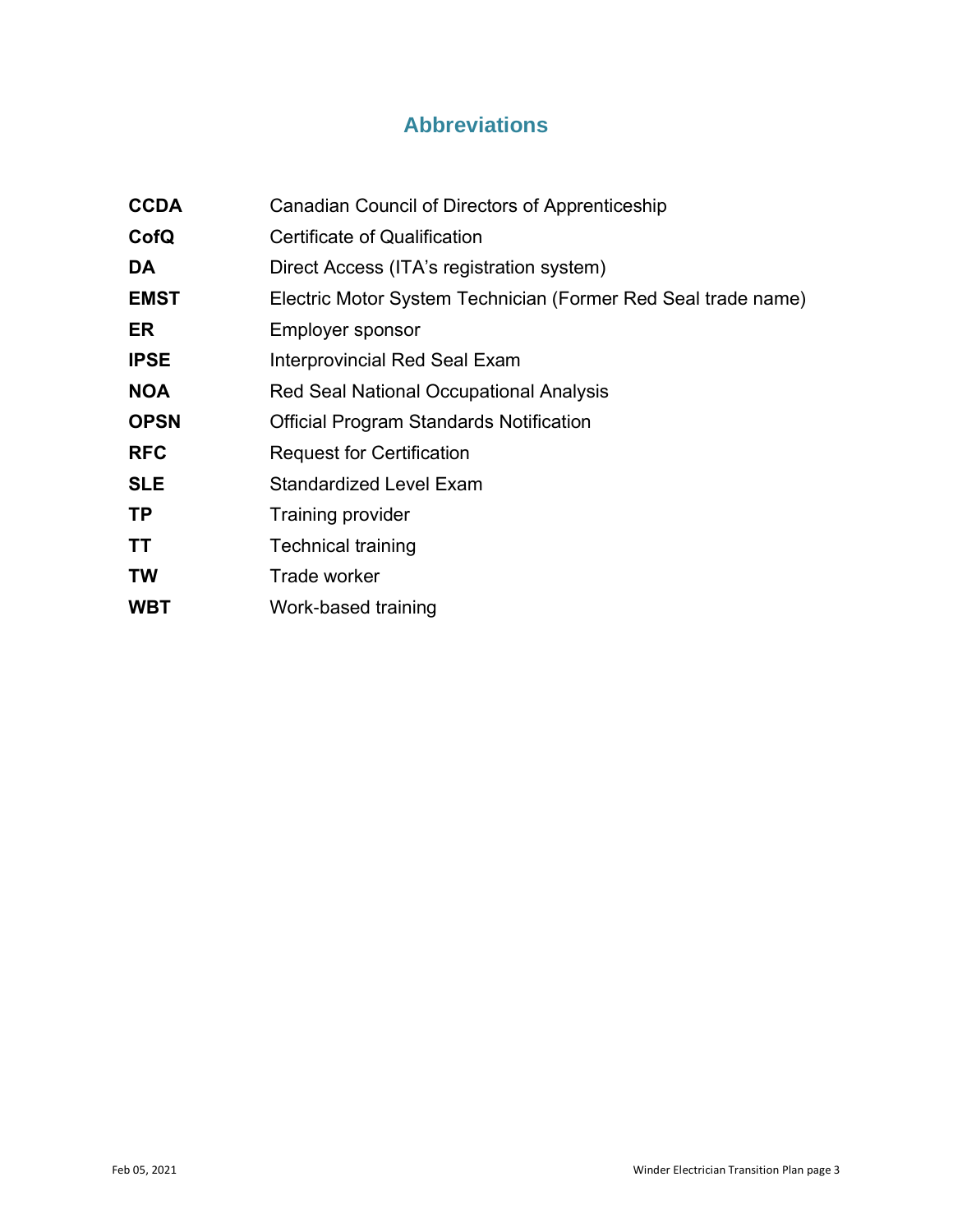#### **Background**

<span id="page-3-0"></span>Canadian Council of Directors of Apprenticeship (CCDA) has approved the removal of the Electric Motor Systems Technician (Winder Electrician) trade from the Red Seal program.

A number of indicators show that the usage of the Electric Motor Systems Technician (Winder Electrician) trade Red Seal products across Canada by industry has remained low over several years. In 2017, the trade's Red Seal designation was placed "under review" to allow the CCDA to consult with industry and apprenticeship authorities to identify the reasons for the low activity and to discuss industry's strategies to increase the usage of Red Seal products.

Based on the CCDA's consultation with industry and apprenticeship authorities, and the fact that the trade usage remained low, the CCDA reached consensus on a decision on November 20, 2019 to remove its Red Seal status. Initially, a de-designation date of January 1, 2022 was set.

Due to COVID-19, the date of de-designation has been extended to July 31, 2022 in order to give more time for currently registered apprentices to complete all requirements and pass the Red Seal examination. All Red Seal examinations in BC will be deactivated as of May 30, 2022. Apprentices who pass the exam must complete all program requirements and have their Certificate of Qualification with Interprovincial Red Seal Endorsement issued by July 31, 2022. **After July 31, 2022, Red Seal endorsements will no longer be issued.**

In BC, ITA will continue to support a Winder Electrician program and issue Winder Electrician Certificates of Qualification. A Winder Electrician Certificate of Qualification program has been introduced with identical program requirements for training, WBT hours, and RFC. A Certificate of Qualification exam will be required instead of an Interprovincial Red Seal exam.

**Apprentices in the Red Seal program will have the opportunity to complete in the Red Seal program until July 31, 2022.** If completion is not possible in the Red Seal program, apprentices will be transferred to the provincial Certificate of Qualification program.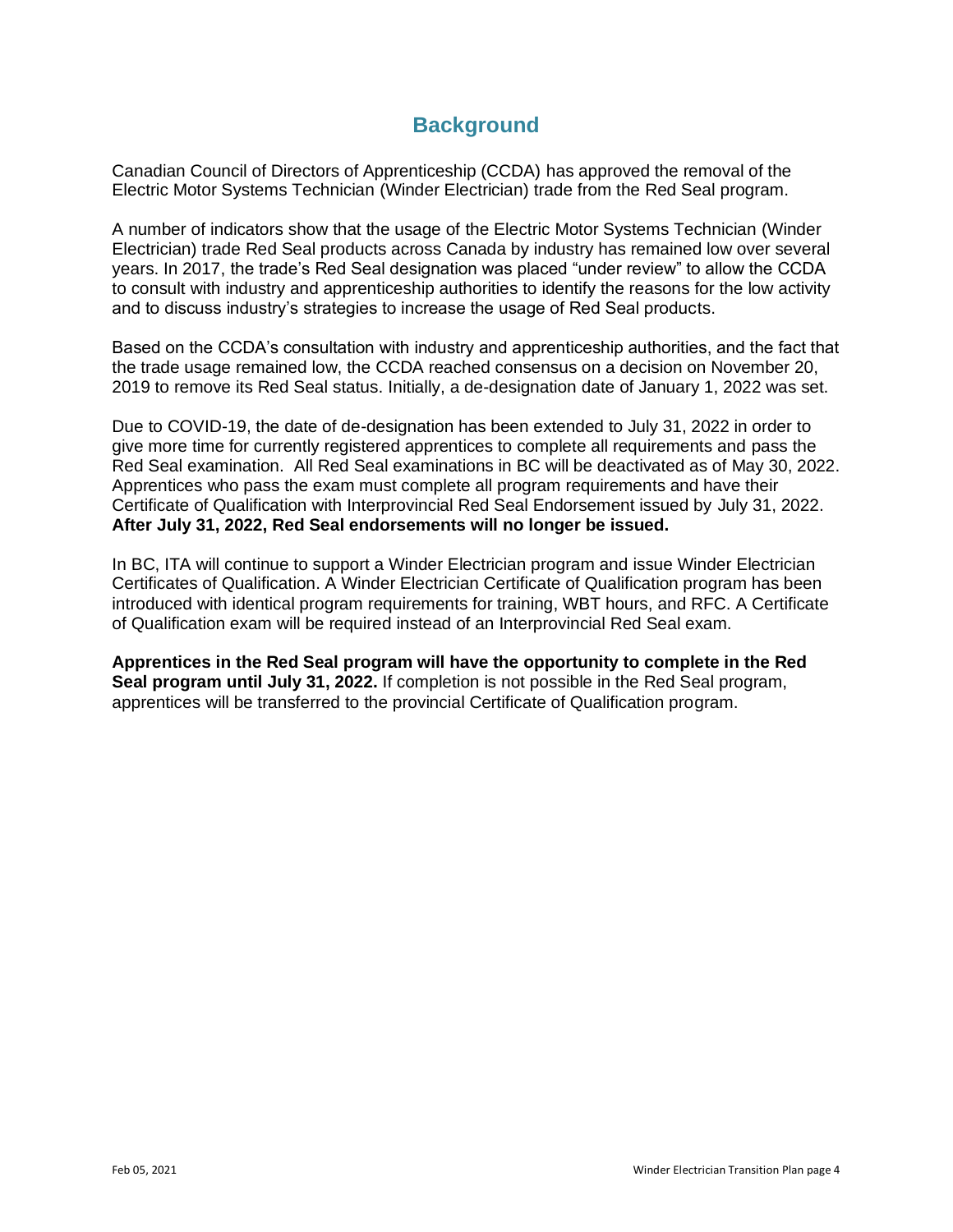# <span id="page-4-0"></span>**Training Providers (1)**

Southern Alberta Institute of Technology (SAIT) (Alberta)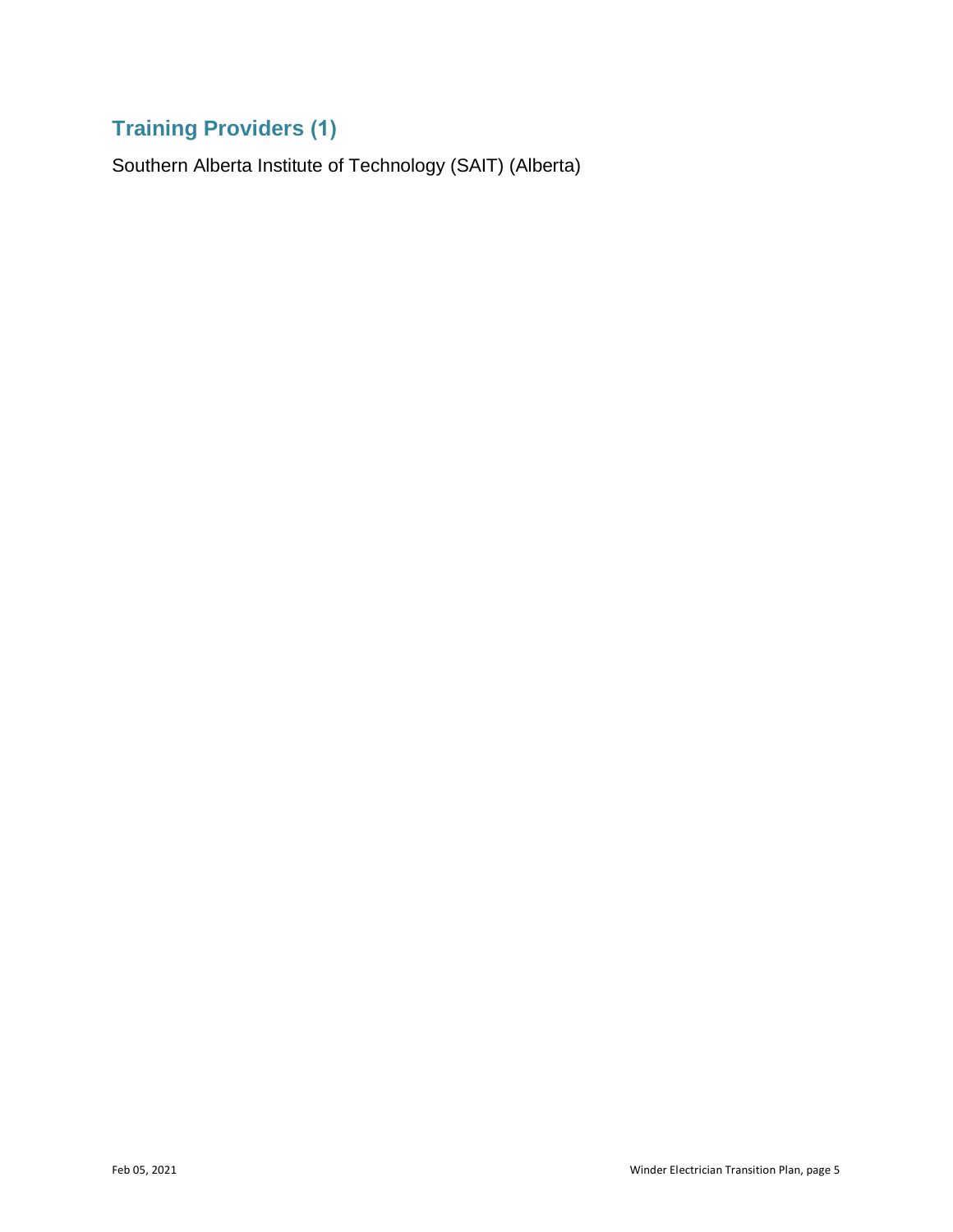### **Changes to Program Completion Requirements**

<span id="page-5-0"></span>The new Certificate of Qualification Winder Electrician program has been set up with nearly identical completion requirements to the old Red Seal Electric Motor System Technician (Winder Electrician) program. The Interprovincial Red Seal exam has been replaced with a Certificate of Qualification exam.

| What's changing<br>for Winder<br><b>Electrician</b> | <b>Current Red Seal Winder</b><br><b>Electrician Program</b>                          | Changing?  | What will it be in the<br>CofQ program?                                      |
|-----------------------------------------------------|---------------------------------------------------------------------------------------|------------|------------------------------------------------------------------------------|
| <b>Technical</b><br><b>Training</b>                 | 4 levels (8,8,8,8)<br>Delivered by SAIT in<br>Alberta                                 | <b>NO</b>  | 4 levels (8,8,8,8)<br>Delivered by SAIT in<br>Alberta                        |
| <b>Work Based</b><br><b>Training hours</b>          | 6,000 hours                                                                           | <b>NO</b>  | 6,000 hours                                                                  |
| <b>EXAM</b>                                         | <b>Electric Motor System</b><br>Technician<br><b>Interprovincial Red Seal</b><br>Exam | <b>YES</b> | <b>Winder Electrician ITA</b><br>Certificate of<br><b>Qualification Exam</b> |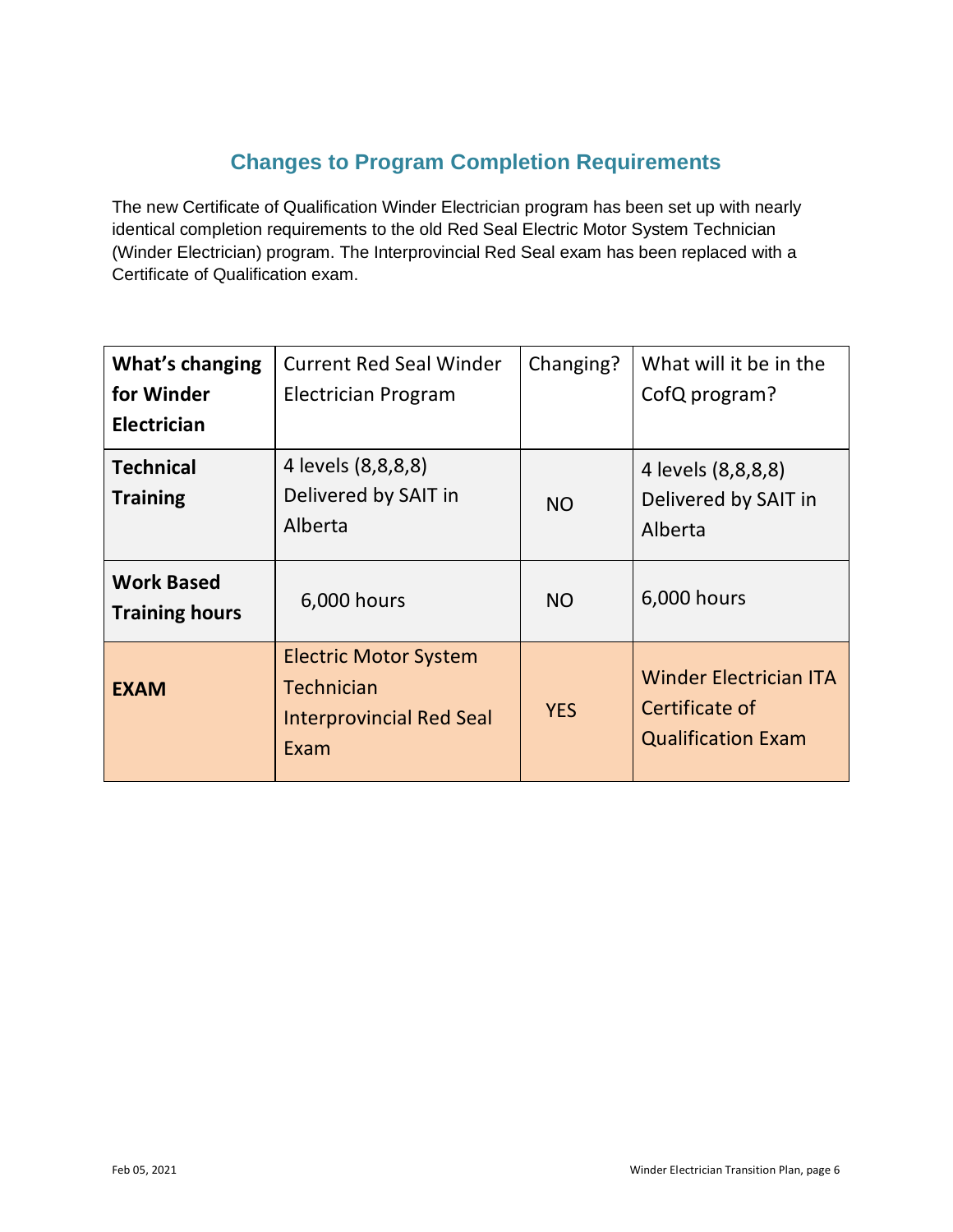## **Transition Plan**

<span id="page-6-0"></span>

| <b>Transition Timelines</b>                               |                            |  |  |  |
|-----------------------------------------------------------|----------------------------|--|--|--|
| CofQ apprenticeship program open                          | May 1, 2020                |  |  |  |
| Red Seal challenge program closed to new<br>registrations | July 1, 2020               |  |  |  |
| CofQ challenge program open                               | TBD                        |  |  |  |
| Deadline to write IP exam                                 | May 30, 2022<br>*revised*  |  |  |  |
| Deadline to issue Red Seal EMST Endorsement               | July 31, 2022<br>*revised* |  |  |  |

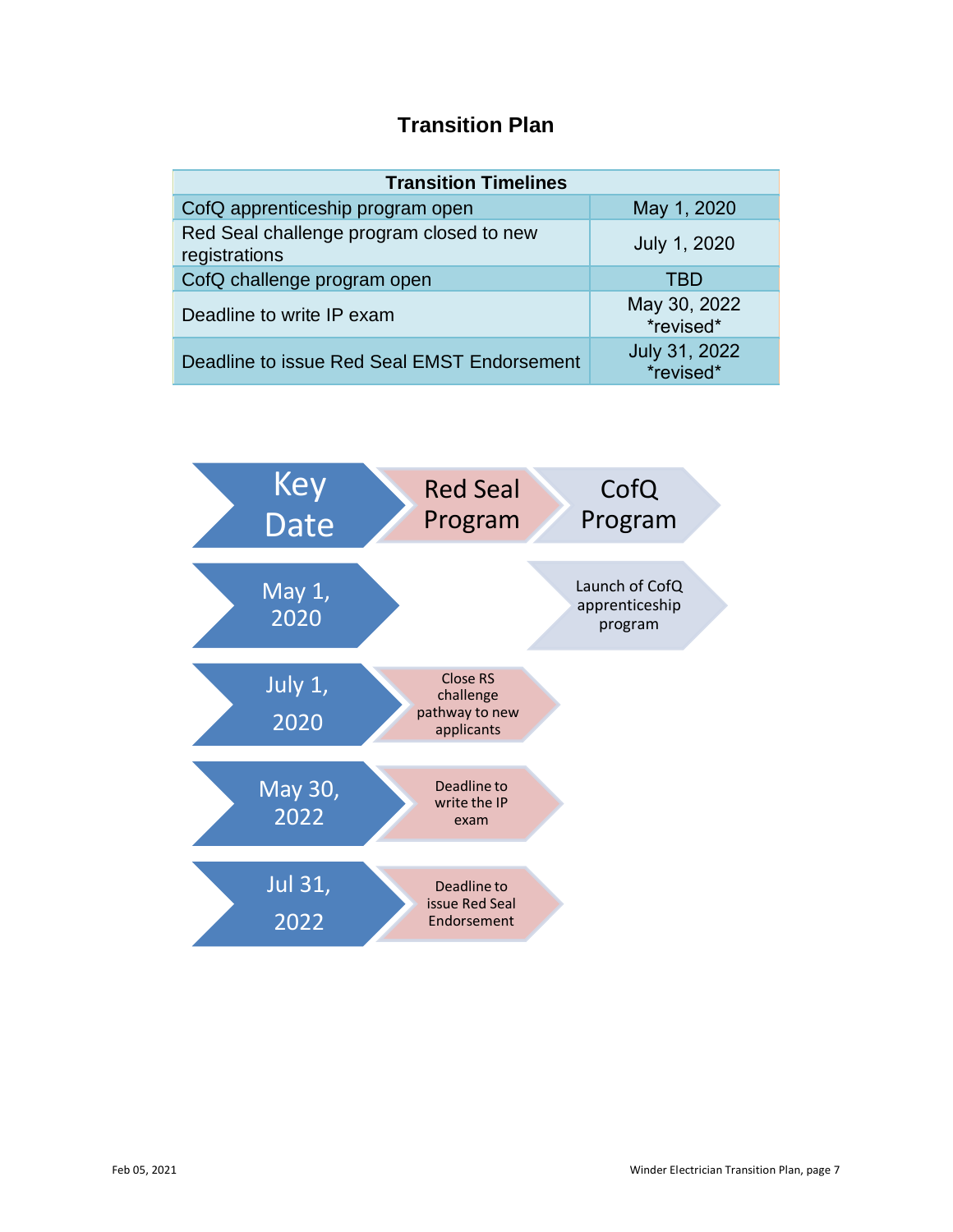#### **Pathways for Current Apprentices**

<span id="page-7-0"></span>